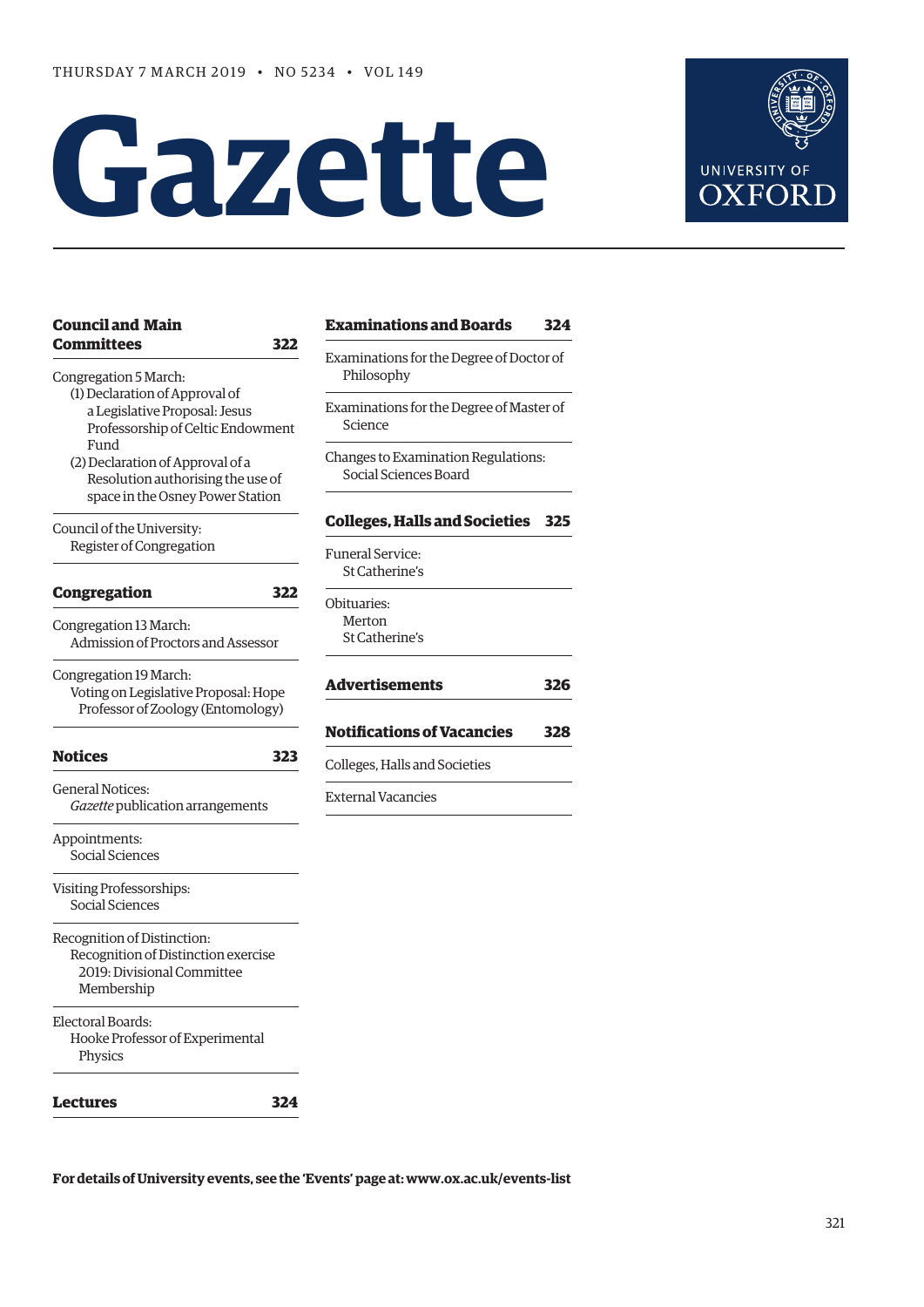# <span id="page-1-0"></span>Council and Main Committees

# Congregation

#### **Congregation** 5 March

**Congregation** 13 March

# **Admission of Proctors and Assessor**

A necessary change has had to be made to the timing of the meeting of Congregation on 13 March. The meeting will now take place at **10.30am** in the Sheldonian Theatre.

This meeting is for the purpose of admitting to office Professor Martin C J Maiden, BSc R'dg, MA Oxf, PhD Camb, Fellow of Hertford, and Professor Sophie Marnette, Lic Brussels, MA Oxf, PhD California, Fellow of Balliol, as Proctors for the ensuing year, and The Revd Professor William Whyte, MA MSt DPhil Oxf, Fellow of St John's, as Assessor for the ensuing year.

#### **Congregation** 19 March

¶ Members of Congregation are reminded that any two members may, not later than **noon on 11 March**, give notice in writing to the Registrar that they wish to oppose or amend the legislative proposal below (see the note on the conduct of business in Congregation below). If no such notice has been given, and unless Council has declared otherwise or the meeting has been adjourned, the legislative proposal shall be declared carried, and the meeting may be cancelled.

## **Voting on Legislative Proposal: Hope Professor of Zoology (Entomology)**

#### *Explanatory Note*

The following legislative proposal amends the duties of the Hope Professor of Zoology (Entomology). The opportunity is also taken to amend outdated references in the regulations relating to the statutory post.

*WHEREAS it is expedient to amend Part 25 of the Schedule to the Statutes to amend the duties of the Hope Professor of Zoology (Entomology)* THE UNIVERSITY ENACTS AS FOLLOWS.

In Part 25 of the Schedule to the Statutes, concerning the Hope Fund, amend section 25.7 (1) as follows (new text underlined, deleted text struck through):

'25.7. The purposes for which the income shall be used under section 25.6 above may include:

(1) the support of a Professorship of Zoology (Entomology), to be called the Hope Professorship of Zoology, the holder of which shall undertake research in and shall lecture and give instruction in Zoology (with special reference to the articulata) and generally promote its study in the University;'

*Regulations to be made by the General Purposes Committee of Council if the Statute is approved*

In Council Regulations 24 of 2002, concerning individual professorships, amend §343 as follows (new text underlined, deleted text struck through):

'**§343.** *Hope Professor of Zoology (Entomology)*

1. The Hope Professor of Zoology (Entomology) shall undertake research in and shall give public lectures and give instruction in Zoology (Entomology) at such times as shall be prescribed or approved by Council and generally promote its study in the University.

2. The professor shall be elected by an electoral board consisting of:

(1) the Vice-Chancellor, or, if the Principal of Jesus College is Vice-Chancellor, a person appointed by Council on the occurrence of a vacancy to act as an elector on that occasion;

(2) the Principal of Jesus College, or, if the Principal is unable or unwilling to act, a person appointed by the Governing Body of Jesus College on the occurrence of a vacancy to act as an elector on that occasion;

(3) a person appointed by the Governing Body of Jesus College;

 $(4)$ ,  $(5)$  a two persons appointed by Council;

(5) (6) two persons appointed by the General Board

 **(1) Declaration of Approval of a Legislative Proposal: Jesus Professorship of Celtic Endowment Fund**

# **(2) Declaration of Approval of a Resolution authorising the use of space in the Osney Power Station**

No notice of opposition having been given, the Vice-Chancellor declared the legislative proposal at (1) concerning the Jesus Professorship of Celtic Endowment Fund and the resolution at (2) concerning the use of space in the Osney Power Station approved.

#### **Council of the University**

## **Register of Congregation**

The Vice-Chancellor reports that the following names have been added to the Register of Congregation:

Kyrris, A, St Peter's Leach, FCP, Keble Ma, J, Student Administration Matthews, LLV, Brasenose Pearce, S, Faculty of Clinical Medicine Verkuijl, N, Faculty of Clinical Medicine

## **Divisional and Faculty Boards**

For changes in regulations for examinations see 'Examinations and Boards' below.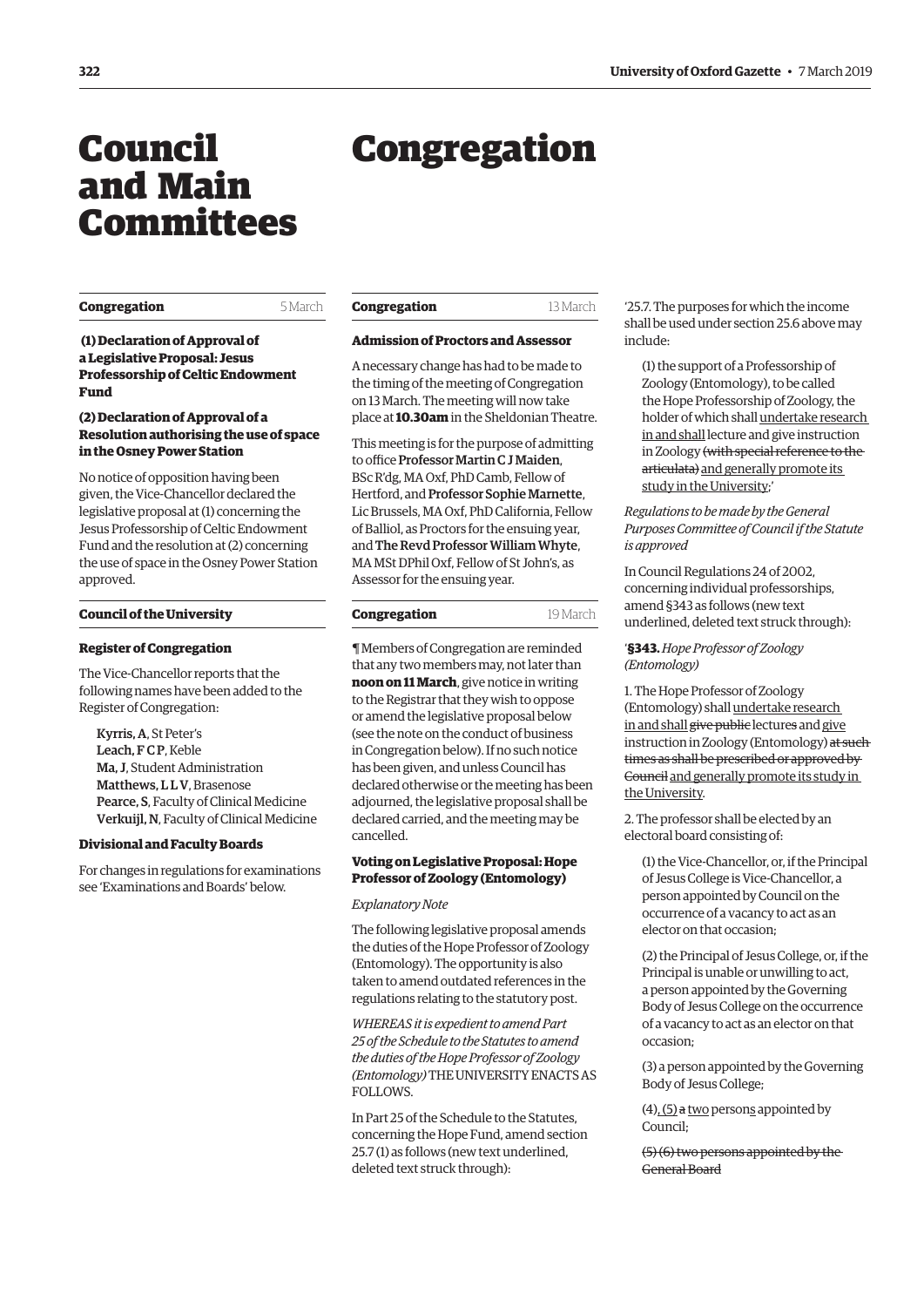# Notices

<span id="page-2-0"></span>(6)(7)-(9) four three persons appointed by the Board of the Faculty of Biological Sciences Mathematical, Physical and Life Sciences Board, of whom one shall be appointed after consultation with the Curators of the Hope CollectionsDirector of the Oxford University Museum of Natural History.

3. The Hope Professor shall not hold any other professorship or readership in the University.

4. The Hope Professor shall be subject to the General Provisions of the decree regulations governing the duties of professors and to those Particular Provisions of the same decree regulations which are applicable to this chair.'

#### **Note on procedures in Congregation**

¶ Business in Congregation is conducted in accordance with Congregation Regulations 2 of 2002 [\(www.admin.ox.ac.uk/statutes/](http://www.admin.ox.ac.uk/statutes/regulations/529-122.shtml).) [regulations/529-122.shtml\).](http://www.admin.ox.ac.uk/statutes/regulations/529-122.shtml).) A printout of these regulations, or of any statute or other regulations, is available from the Council Secretariat on request. A member of Congregation seeking advice on questions relating to its procedures, other than elections, should contact Dr N Berry at the University Offices, Wellington Square (telephone: (2)80199; email: [nigel.berry@](mailto:nigel.berry@admin.ox.ac.uk) [admin.ox.ac.uk\)](mailto:nigel.berry@admin.ox.ac.uk); questions relating to elections should be directed to the Elections Officer, Ms S L S Mulvihill (telephone: (2)80463; email: [elections.office@admin.](mailto:elections.office@admin.ox.ac.uk) [ox.ac.uk\)](mailto:elections.office@admin.ox.ac.uk).

#### **General Notices**

## *Gazette* **publication arrangements**

The final *Gazette*s of Hilary term will be published on 14 and 21 March. Please note that the 21 March issue will be restricted to Council and Congregation business and changes to Examination Regulations only.

The first *Gazette* of Trinity term will be published on 25 April, and will include the Trinity term lecture supplement. PLEASE NOTE: the deadline for this issue will be **noon on 10 April**, which is earlier than usual due to Easter.

#### **Appointments**

#### **Social Sciences**

# REAPPOINTMENTS

Dr Niall Winters, Associate Professor of Learning and New Technologies, Department of Education, from 1 August 2018 until retirement

#### **Visiting Professorships**

#### **Social Sciences**

Professor Eldar Shafir, reconferred to the title of Visiting Professor, Blavatnik School of Government, from 18 February 2019 for three years

#### **Recognition of Distinction**

#### **Recognition of Distinction exercise 2019**

# DIVISIONAL COMMITTEE MEMBERSHIP

## *Humanities*

[www.humanitiesoxacuk/academic](www.humanitiesoxacuk/academic-appointments)appointments

Professor K O'Brien (in the chair) Professor R Crisp Professor P Fielding Professor D Grimley Professor C Harrison Professor H Harrison Professor J Hoppit Professor L Pratt Professor C Seth Professor G Woolf

#### *Mathematical, Physical and Life Sciences*

[www.mplsoxacuk/intranet/academic](www.mplsoxacuk/intranet/academic-appointments/award-of-titles)appointments/award-of-titles

Professor D Bradley (in the chair) Professor M Brouard Professor S Faulkner Professor R Ffrench-Constant Professor M Giles Professor I Grant Gordon Professor N Grobert Professor L Herz Professor M Kwiatkowska Professor G Ratcliffe Professor R Rickaby Professor J Rousseau Professor R Roy Professor I Shipsey Professor A Tabor Professor L Tarassenko

#### *Medical Sciences*

www.medscioxacuk/support-services/ teams/human-resources/academic-posts[and-titles/honorary-titles/titular-professor](www.medscioxacuk/support-services/teams/human-resources/academic-posts-and-titles/honorary-titles/titular-professor)

Professor G Screaton (in the chair) Professor J Armitage Professor C Butler Professor K Channon Professor P Elliott Professor M Higgins Professor H Johanssen Berg Professor S Lea Professor P Lehner Professor H McShane Professor G McVean Professor K Miller Professor R Plummer Professor J Raff Professor A Sharrocks Professor K Watkins

#### *Social Sciences*

#### [www.socscioxacuk/rod-committee](http://www.socscioxacuk/rod-committee)

Professor S Whatmore (in the chair) Professor C Adam Professor A Amin Professor J-A Baird Professor A Davies Professor Sir Ian Diamond Professor S Dopson Professor B Ebbinghaus Dr E Ewart Professor L Fawcett Professor Dame Hazel Genn Professor P Howard Professor P Kemp Professor J Lee-Thorp Professor B Lockwood Professor C Monden Professor T Power Professor M Stevens Professor H Viles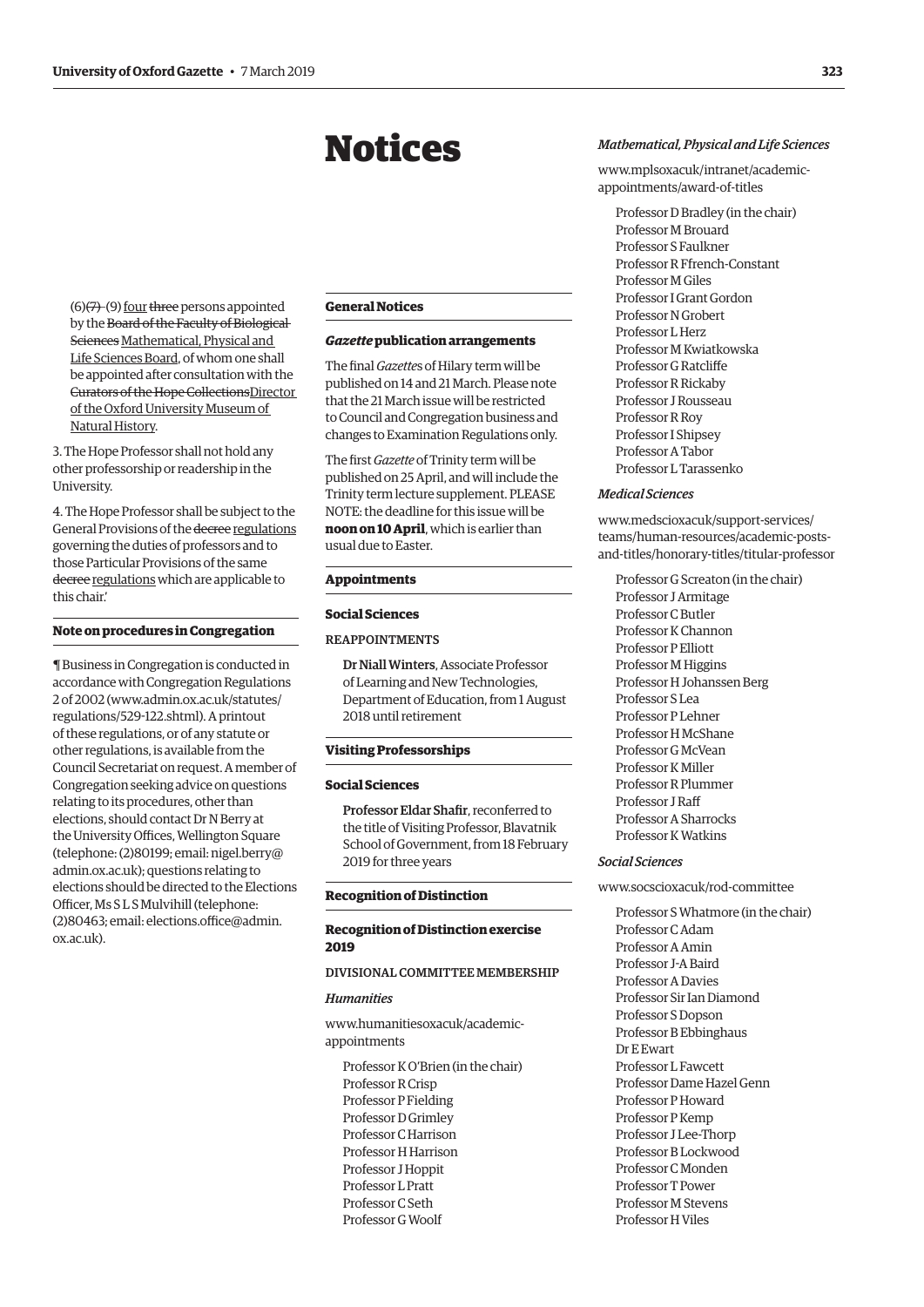# <span id="page-3-0"></span>**Electoral Boards**

# **Revised composition of an Electoral Board**

The revised composition of the electoral board to the post below, proceedings to fill which are currently in progress, is as follows:

# HOOKE PROFESSORSHIP OF EXPERIMENTAL PHYSICS

|                                         | Appointed by              |
|-----------------------------------------|---------------------------|
| Professor P Grant, PVC.<br>in the chair | Vice-Chancellor           |
| Professor A Moore                       | Principal of St<br>Hugh's |
| Professor LChalker                      | St Hugh's                 |
| Professor S Rowan                       | Council                   |
| Professor E Giacobino                   | Council                   |
| Professor DO'Brien                      | <b>MPLS</b> Division      |
| Professor I Shipsey                     | Department of<br>Physics  |
| Professor C Foot                        | Department of<br>Physics  |
| Professor D Jaksch                      | Department of<br>Physics  |
|                                         |                           |

# **Examinations for the Degree of Doctor of Philosophy**

Examinations and Boards

*This content has been removed as it contains personal information protected under the Data Protection Act.*

# Lectures

**Social Sciences**

# **School of Geography and the Environment**

# REACH CONFERENCE ON WATER SECURITY AND POVERTY

An international conference will be held 27–29 March at Keble. Participants include: Mr Abul Kalam Azad, Chief Coordinator for SDG Affairs, Prime Minister's Office, Bangladesh; HE Dr Seleshi Bekele, Minister for Water, Irrigation and Electricity, Ethiopia; Hon Simon Chelugui, Cabinet Secretary, Ministry of Water and Sanitation, Kenya; and Professor Louise Richardson. More information: [www.reach2019conference.](http://www.reach2019conference.org) [org](http://www.reach2019conference.org) or [reach2019conference@ouce.ox.ac.uk](mailto:reach2019conference@ouce.ox.ac.uk).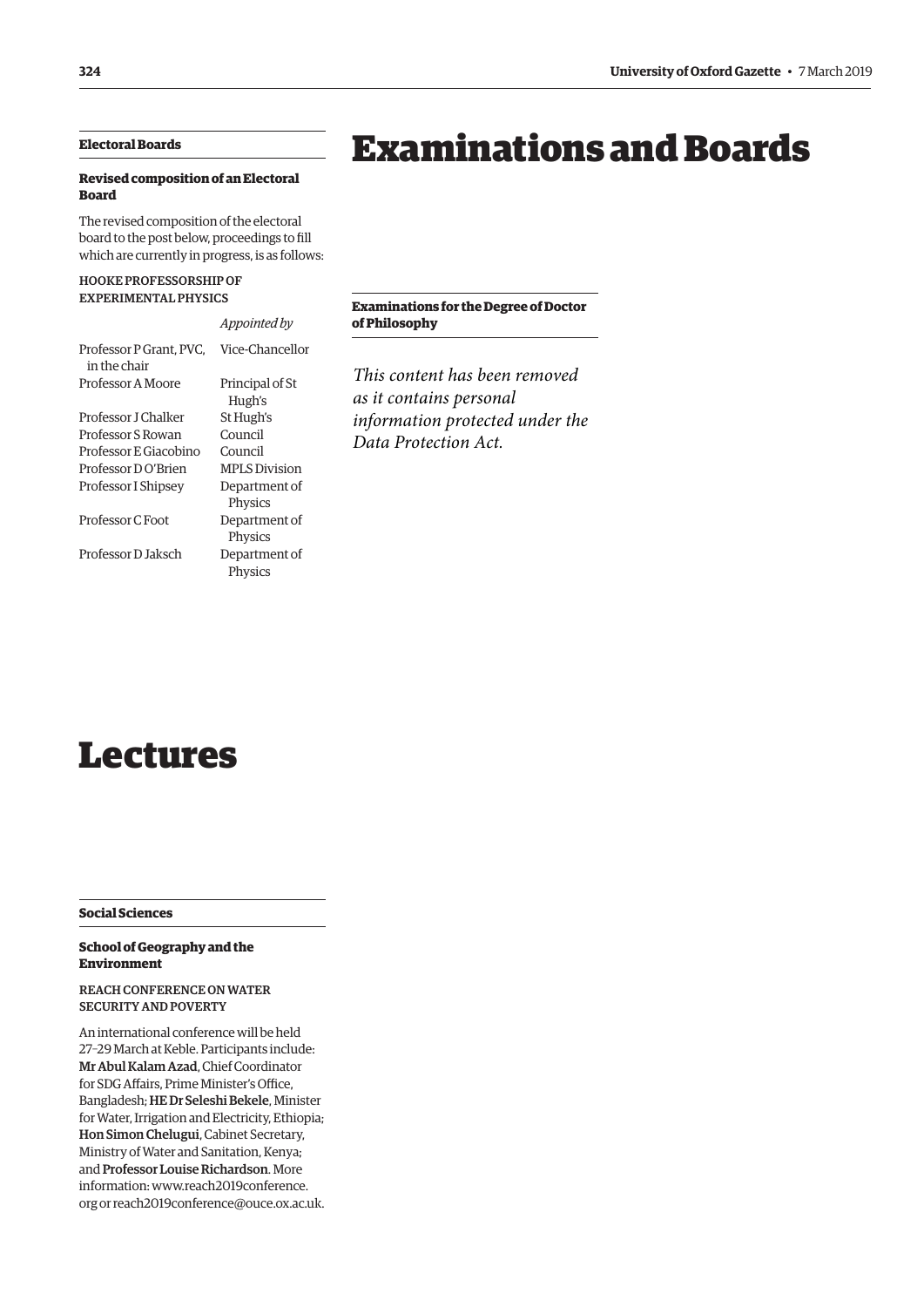<span id="page-4-0"></span>*This content has been removed as it contains personal information protected under the Data Protection Act.*

#### MSC IN CONTEMPORARY CHINESE **STUDIES**

(a) amendment to the assessment of the 'Research Methods for Area Studies' core course

(b) amendment to remove reference to award of a Distinction as covered by General Regulations

# FHS OF ARCHAEOLOGY AND ANTHROPOLOGY

minor amendment to the dissertation proposal submission deadline

# Colleges, Halls and Societies

#### **Funeral Service**

#### **St Catherine's**

A funeral service will be held for Professor Roger Ainsworth (1951–2019), Fellow and Tutor in Engineering 1985–2002 and Master 2002–19, at 3pm on 13 March at the University Church of St Mary the Virgin. Family flowers only. Tea will be served afterwards in the Hall, St Catherine's. Please let us know of your intention to attend [\(masters.office@stcatz.ox.ac.uk\)](mailto:(masters.office@stcatz.ox.ac.uk).

# **Obituaries**

# **Merton**

Mr Geoffrey Kidson, 2 February 2019; Postmaster 1946, MA 1954. Aged 92. Professor Alexander Brian Scott, 16 November 2018; 1955. Aged 85.

## **St Catherine's**

Professor Roger Ainsworth, 23 February 2019; Master. Aged 67.

## **Examinations for the Degree of Master of Science**

*This content has been removed as it contains personal information protected under the Data Protection Act.*

# **Changes to Examination Regulations**

For the complete text of each regulation listed below and a listing of all changes to regulations for this year to date, please see [https://gazette.web.ox.ac.uk/examination](https://gazette.web.ox.ac.uk/examination-regulations-0)regulations-0.

#### **Social Sciences Board**

MPHIL IN MEDICAL ANTHROPOLOGY MPHIL IN SOCIAL ANTHROPOLOGY MPHIL IN VISUAL, MATERIAL AND MUSEUM ANTHROPOLOGY MSC IN MEDICAL ANTHROPOLOGY MSC IN SOCIAL ANTHROPOLOGY MSC IN VISUAL, MATERIAL AND MUSEUM ANTHROPOLOGY amendment to require electronic submission of the thesis

MPHIL IN MODERN CHINESE STUDIES (a) amendment to the assessment of the 'Research Methods for Area Studies' and 'Modern China Humanities' core courses (b) amendment to remove reference to award of a Distinction as covered by General Regulations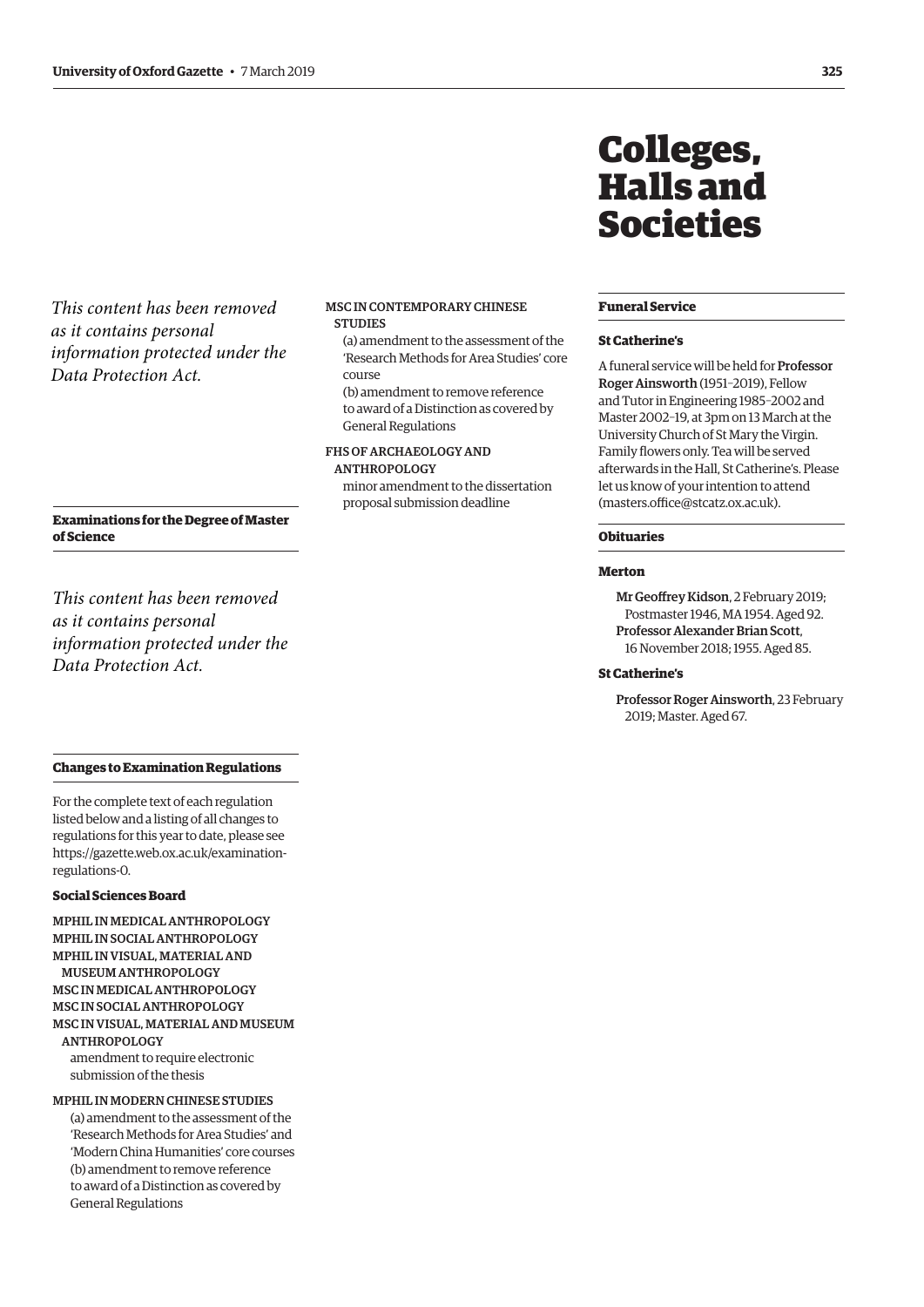# <span id="page-5-0"></span>Advertisements

#### **Advertising enquiries**

*Email*: [gazette.ads@admin.ox.ac.uk](mailto:gazette.ads@admin.ox.ac.uk) *Telephone*: 01865 (2)80548 *Web*[: https://gazette.web.ox.ac.uk/classified](https://gazette.web.ox.ac.uk/classified-advertising-gazette)advertising-gazette

# **Deadline**

Advertisements are to be received by **noon on Wednesday** of the week before publication (ie eight days before publication). Advertisements must be submitted online.

#### **Charges**

Commercial advertisers: £30 per insertion of up to 70 words, or £60 per insertion of 71–150 words.

Private advertisers: £20 per insertion of up to 70 words, or £40 per insertion of 71–150 words.

See our website for examples of whether an advertisement is considered commercial [or private: https://gazette.web.ox.ac.uk/](https://gazette.web.ox.ac.uk/classified-advertising-gazette) classified-advertising-gazette.

#### **Online submission and payment**

Advertisements must be submitted and paid for online, using a credit card or debit card, through a secure website. For details, [see https://gazette.web.ox.ac.uk/classified](https://gazette.web.ox.ac.uk/classified-advertising-gazette)advertising-gazette.

### **Terms and conditions of acceptance of advertisements**

You are advised to view our full Terms and Conditions of acceptance of advertisements. Submission of an advertisement implies acceptance of our terms and conditions, which may be found at [https://gazette.web.ox.ac.](https://gazette.web.ox.ac.uk/classified-advertising-gazette) [uk/classified-advertising-gazette,](https://gazette.web.ox.ac.uk/classified-advertising-gazette) and may also be obtained on application to *Gazette* Advertisements, Public Affairs Directorate, University Offices, Wellington Square, Oxford OX1 2JD.

#### **Miscellaneous**

#### *Gazette* **publication arrangements**

**Advertisers are asked to note** that the remaining *Gazette*s of Hilary term will be published on 14 and 21 March; please be aware, however, that the 21 March issue will be limited to University business only, so will not contain classified advertisements. Publication for Trinity term will begin on 25 April. PLEASE NOTE: the deadline for this issue will be noon,

10 April, which is earlier than usual due to Easter.

#### **FT Weekend Oxford Literary Festival**,

Sat 30 Mar–Sun 7 Apr: 20% discount. This celebrated 9-day festival, now in its 23rd year, boasts a brilliant line-up of speakers on a diverse range of topics – everything from archaeology, business and medicine to gardens, music and travel. Find out more at [www.oxfordliteraryfestival.org.](http://www.oxfordliteraryfestival.org) This year's programme of talks, debates, workshops and tours also includes the Bodley Lecture, and the award of the esteemed Bodley Medal on 3 Apr to Nobel Prize-winning novelist Sir Kazuo Ishiguro. Catch the Chancellor's Lecture with Robert Harris on 4 Apr and the Vice-Chancellor's Lecture, an interview with Lord David Owen, on 5 Apr. See [https://oxfordliteraryfestival.org/](https://oxfordliteraryfestival.org/authors-speakers/2019) [authors-speakers/2019](https://oxfordliteraryfestival.org/authors-speakers/2019) for the full list of authors and speakers. University members are offered a 20% discount off all tickets (except catered events and dinners) – simply quote OUOXLIT19 when booking: [https://](https://oxfordliteraryfestival.org/about/tickets) [oxfordliteraryfestival.org/about/tickets.](https://oxfordliteraryfestival.org/about/tickets)

**Join the Oxford Bach Choir**: On 8 Jun the choir is celebrating the 350th birthday of the Sheldonian Theatre by performing Handel's oratorio *Athalia*. Would you like to sing with us? Why not sit in on a rehearsal – 18 or 25 Mar – and decide if you would like to audition? Or come and sing at the open rehearsal on 29 Apr. Further information: [www.oxfordbachchoir.](http://www.oxfordbachchoir.org/join-us) [org/join-us.](http://www.oxfordbachchoir.org/join-us) Contact: [membership@](mailto:membership@oxfordbachchoir.org) [oxfordbachchoir.org](mailto:membership@oxfordbachchoir.org).

**The Anchor pub**, dining rooms and terrace – close to Jericho. We serve simple, honest, fresh food with daily changing seasonal specials, an extensive wine list and great beer. Our 2 private dining rooms can seat 14 and 16 and are available for meetings or dinner parties. We are open 9am–11pm Mon–Fri and 8am–11pm Sat and Sun. 2 Hayfield Rd, Oxford OX2 6TT. Tel: 01865 510282. Web: [www.theanchoroxford.](http://www.theanchoroxford.com) [com.](http://www.theanchoroxford.com)

**Stone Pine Design** card publisher specialising in wood engraving, linocuts and Oxfordshire. Beautifully produced, carefully selected designs by internationally renowned artists. Web: [www.stonepinedesign.co.uk.](http://www.stonepinedesign.co.uk)

**St Giles' Parish Rooms for hire**. Ideally located close to the city centre at 10 Woodstock Rd OX2 6HT. There is a main hall and a meeting room that can be hired together or separately, and full kitchen facilities. For enquiries regarding availability and to arrange a site visit, contact Meg Peacock, Benefice Manager: 07776 588712 or [sgsm.benefice.](mailto:sgsm.benefice.manager@gmail.com) [manager@gmail.com](mailto:sgsm.benefice.manager@gmail.com).

**Mughal Indian cuisine** at Shezan: 1st floor, 135 High St, Oxford. From our kitchen to your table, we bring you fresh herbs, spices, roots, fragrances and the Mughal tradition of passion for good food. Serving as dining

rooms since 1915. Open daily noon–3pm and 5.30pm–11pm. Tel: 01865 251600. Website: [www.shezanoxford.co.uk.](http://www.shezanoxford.co.uk)

**Ardington School of Crafts** offers short courses with practising craftspeople in beautiful surroundings near Wantage. 200 courses between 1 and 3 days, from stained glass and silver jewellery to textiles and carving, all held in our well-equipped workshops. Unearth your hidden talents and discover why people keep coming back to Ardington School of Crafts. Gift vouchers available. See: [www.ardingtonschoolofcrafts.](http://www.ardingtonschoolofcrafts.com) [com](http://www.ardingtonschoolofcrafts.com). Tel: 01235 833433.

**UK Brain Bank for Autism** and Related Developmental Research, JR. The developing brain is altered in autism but neuroscientists do not know how or why. Research is needed to understand the causes and biological basis of autism, to develop better interventions to improve the lives of those directly affected by it. Such critical research is hindered by the scarcity of donated human brain tissue. Control tissue, donated by people who do not have autism, is needed for comparison just as much as donations by people who do – and the NHS organ donor scheme does not include brain donation. We particularly want younger people to consider making a pledge to donate their brain after death (the further the brain is from its inception, the more difficult it is to understand the process of its development, so we do not take donations from people over 65 not directly affected by autism). See <https://grand.tghn.org/autism-brain-bank> for information and to register as a donor.

**Restore Garden Café** is a spacious café set in award-winning gardens with delicious food and coffees using organic, Fairtrade and local produce where possible. Plants, handmade gifts and cards for sale. Open Mon–Sat, 10am–4pm, Manzil Way, Cowley Rd, Oxford OX4 1YH. All proceeds to Restore, Oxfordshire mental health charity (registered charity number 274222): [www.restore.org.uk.](http://www.restore.org.uk)

**Oxford University Hospitals NHS Trust**  wants you to take part in its future. If you have a contract of employment with the University of Oxford in a department within the Medical Sciences Division, or hold an honorary contract award with OUH for at least 12 months, you can join our staff constituency. University of Oxford staff belonging to other departments can join us as public members. To join us, visit [www.ouh.nhs.uk/ft.](http://www.ouh.nhs.uk/ft)

**ResearchProfessional.com** is an online research funding opportunities database and alerting service. The University has a sitewide licence, so it is freely accessible to anyone with an ox.ac.uk email address. Find out more about [ResearchProfessional.com](http://ResearchProfessional.com), including user guides and training sessions, on the Research Services website [\(www.admin.ox.ac.](http://www.admin.ox.ac.uk/researchsupport/findfunding/rp) [uk/researchsupport/findfunding/rp\).](http://www.admin.ox.ac.uk/researchsupport/findfunding/rp)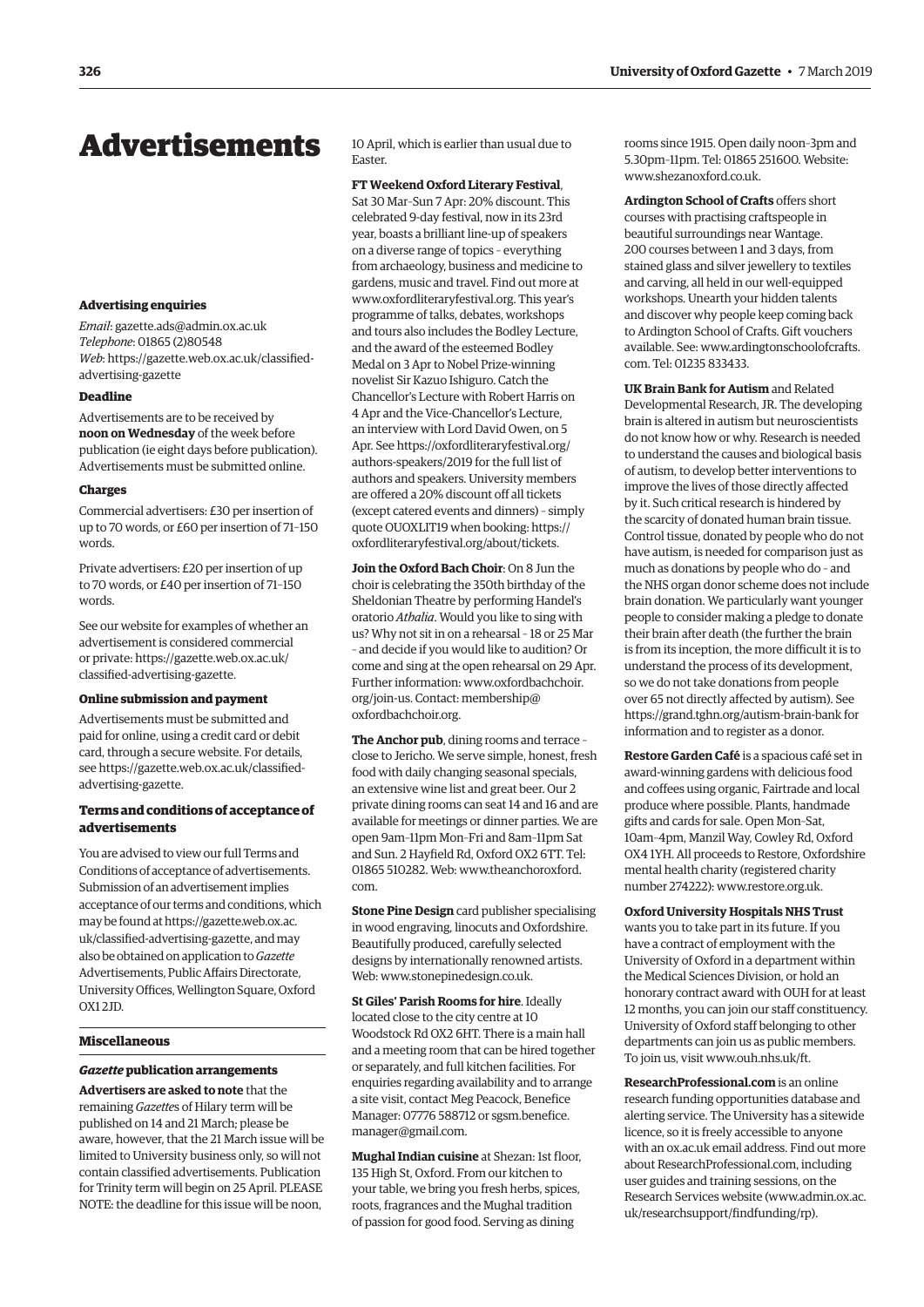# **Research participants sought**

#### **Healthy men and women aged 30–50**

are needed for a research study at the Oxford Biobank. Contribute to research into conditions such as diabetes, heart disease and obesity. For further information please contact [obb@ocdem.ox.ac.uk](mailto:obb@ocdem.ox.ac.uk) or 01865 857284.

#### **Stroke survivors and healthy volunteers**

needed for motor learning study: volunteers (aged 18+, either with or without history of stroke) are sought for study investigating motor learning following stroke. Stroke survivors should have had a single stroke at least 6 months ago with affected function of the hand/arm. Healthy volunteers should be right-handed with no neurological or psychiatric medical history. For more information, please email [physiological.](mailto:physiological.neuroimaing@gmail.com) [neuroimaing@gmail.com.](mailto:physiological.neuroimaing@gmail.com) Ethics Ref: R52931/ RE001.

#### **Groups and societies**

**The Oxford University Newcomers' Club** at the University Club, 11 Mansfield Rd, OX1 3SZ, welcomes the wives, husbands or partners of visiting scholars, of graduate students and of newly appointed academic and administrative members of the University. We offer help, advice, information and the opportunity to meet others socially. Informal coffee mornings are held in the club every Wednesday 10.30am–noon (excluding the Christmas vacation). Newcomers with children (aged 0–4) meet every Fri in term 10.15am–11.45am. We have a large programme of events including tours of colleges, museums and other places of interest. Other term-time activities include a book group, informal conversation group, garden group, antiques group, an opportunity to explore Oxfordshire and an Opportunities in Oxford group. Visit our website: [www.newcomers.ox.ac.uk](http://www.newcomers.ox.ac.uk).

**Oxford Research Staff Society** (OxRSS) is run by and for Oxford research staff. It provides researchers with social and professional networking opportunities, and a voice in University decisions that affect them. Membership is free and automatic for all research staff employed by the University of Oxford. For more information and to keep up to date, see: web: [www.oxrss.ox.ac.uk;](http://www.oxrss.ox.ac.uk) Facebook: [http://fb.me/oxrss;](http://fb.me/oxrss) Twitter: @ResStaffOxford; mailing list: [researchstaff](mailto:researchstaff-subscribe@maillist.ox.ac.uk)[subscribe@maillist.ox.ac.uk.](mailto:researchstaff-subscribe@maillist.ox.ac.uk)

#### **Restoration and Conservation of Antique Furniture**

**John Hulme** undertakes all aspects of restoration. 30 years' experience. Collection and delivery. For free advice, telephone or write to the Workshop, 11A High St, Chipping Norton, Oxon, OX7 5AD. Tel: 01608 641692.

# **Sell your unwanted books**

**Sell your unwanted books** at competitive prices. If you need extra space or are clearing college rooms, a home or an office, we would be keen to quote for books and CDs. Rare items and collections of 75 or more wanted if in VG condition; academic and non-academic subjects. We can view and collect. Contact Graham Nelson at History Bookshop Ltd on 01451 821660 or [sales@historybookshop.com](mailto:sales@historybookshop.com).

# **Antiques bought and sold**

**Wanted and for sale** – quality antiques such as furniture, fire guards, grates and related items, silver, pictures, china and objets d'art. Please contact Greenway Antiques of Witney, 90 Corn Street, Witney OX28 6BU on 01993 705026 or 07831 585014 or email [jean\\_greenway@hotmail.com](mailto:jean_greenway@hotmail.com).

# **Services Offered**

**Ever thought of writing a book?** Or maybe you've made a start but it just... doesn't flow? I am an experienced ghostwriter and book doctor with nearly 40 ghostwritten titles to my credit, as well as a few of my own. Experienced in fiction, religious, biographical and technical writing. Drop me a line to see what I might be able to do for you. Email [oxfordghostwriter@](mailto:oxfordghostwriter@outlook.com) [outlook.com](mailto:oxfordghostwriter@outlook.com) or visit [www.oxfordghostwriter.](http://www.oxfordghostwriter.com) [com.](http://www.oxfordghostwriter.com)

**Big or small, we ship it all**. Plus free pick up anywhere in Oxford. Also full printing services available (both online and serviced), 24-hour photocopying, private mailing addresses, fax bureau, mailing services and much more. Contact or visit Mail Boxes Etc, 266 Banbury Rd, Oxford. Tel: 01865 514655. Fax: 01865 514656. Email: [staff@mbesummertown.co.uk](mailto:staff@mbesummertown.co.uk). Also at 94 London Rd, Oxford. Tel: 01865 741729. Fax: 01865 742431. Email: [staff@](mailto:staff@mbeheadington.co.uk) [mbeheadington.co.uk](mailto:staff@mbeheadington.co.uk).

**Carpenter/joiner**. For bookcases, wardrobes, etc, made on site to your specifications. Portfolio available. Call Rob Guthrie on 01608 677423 (evening) or 07961 444957 (daytime). Email: [rob.s.guthrie@gmail.com.](mailto:rob.s.guthrie@gmail.com)

**Airport transfer/chauffeur service**. If you are looking for a reliable and experienced transfer service I would be happy to discuss your needs. Last year I handled 328 airport transfers successfully and I have over 20 years' experience. Account customers welcome and all major credit cards accepted. Comfortable and reliable Heathrow service. Contact Tim Middleton. Tel: 07751 808763 or email: [timothy.middleton2@btopenworld.com.](mailto:timothy.middleton2@btopenworld.com)

#### **Independent Pensions and Financial**

**Advice**. Austin Chapel Independent Financial Advisers LLP provide bespoke pensions and financial advice to staff working for the University of Oxford. We provide Annual

Allowance and Lifetime Allowance pension tax mitigation advice and calculations. In addition, we can provide projections of future pension benefits to ensure your retirement plans are on course to meet your retirement income requirements. We also offer an independent investment review service to help ensure that your investment portfolio still meets your current attitude to risk and is tax efficient. The initial meeting can be held at your workplace, home or our central Oxford offices. There is no cost for the initial meeting. For more information contact Gary O'Neill on 01865 304094 or email [gary.oneill@](mailto:gary.oneill@austinchapel.co.uk) [austinchapel.co.uk](mailto:gary.oneill@austinchapel.co.uk).

#### **Situations Vacant**

**Graduate Scholars Programme** Sept 2019. An exciting opportunity has arisen for all enthusiastic and motivated graduate students to be involved in this Graduate Scholars Programme at Radley College, starting in Sept. We are looking to employ 5 graduates from across a variety of disciplines to help motivate our brightest pupils and become ambassadors for academia. Successful candidates would not necessarily have in mind teaching as a career. Candidates will be required to encourage a broad, rigorous academic approach with boys in Lower School (age 13–16) and assist pupils in the Sixth Form with their university preparation. Further details, including an application form, are on the school's website. Deadline: 11 Mar. Radley College is committed to safeguarding and promoting the welfare of children, and applicants must be willing to undergo child protection screening appropriate to the post, including checks with past employers and the Disclosure and Barring Service.

#### **Houses to Let**

**Fully furnished Edwardian house** with 3 double bedrooms and 2 bathrooms available to let on a short-term basis (Michaelmas term 2019). Ideal for academic visitors. Cowley Rd shops are close by; Oxford city centre is 10–15 mins' walk. The house has 2 living rooms and a large kitchen with a Rayburn and range cooker. Wi-Fi. Rent negotiable in exchange for looking after 2 Burmese cats. More information: email [janecs@phonecoop.coop](mailto:janecs@phonecoop.coop).

**4-bedroom house** off Iffley Rd near the University sports ground. Available from early Jul to beginning of Sept 2019. Large kitchen and dining room, sitting room and study. 2 double beds and 3 single beds, plus double sofa bed in study for visitors. 2 bathrooms. Large sunny garden with fruit trees and lawn. Off-street parking. Convenient for city centre, local shops, river, local and London transport. £550 pw. Email: [jim.hall@eci.ox.ac.uk.](mailto:jim.hall@eci.ox.ac.uk)